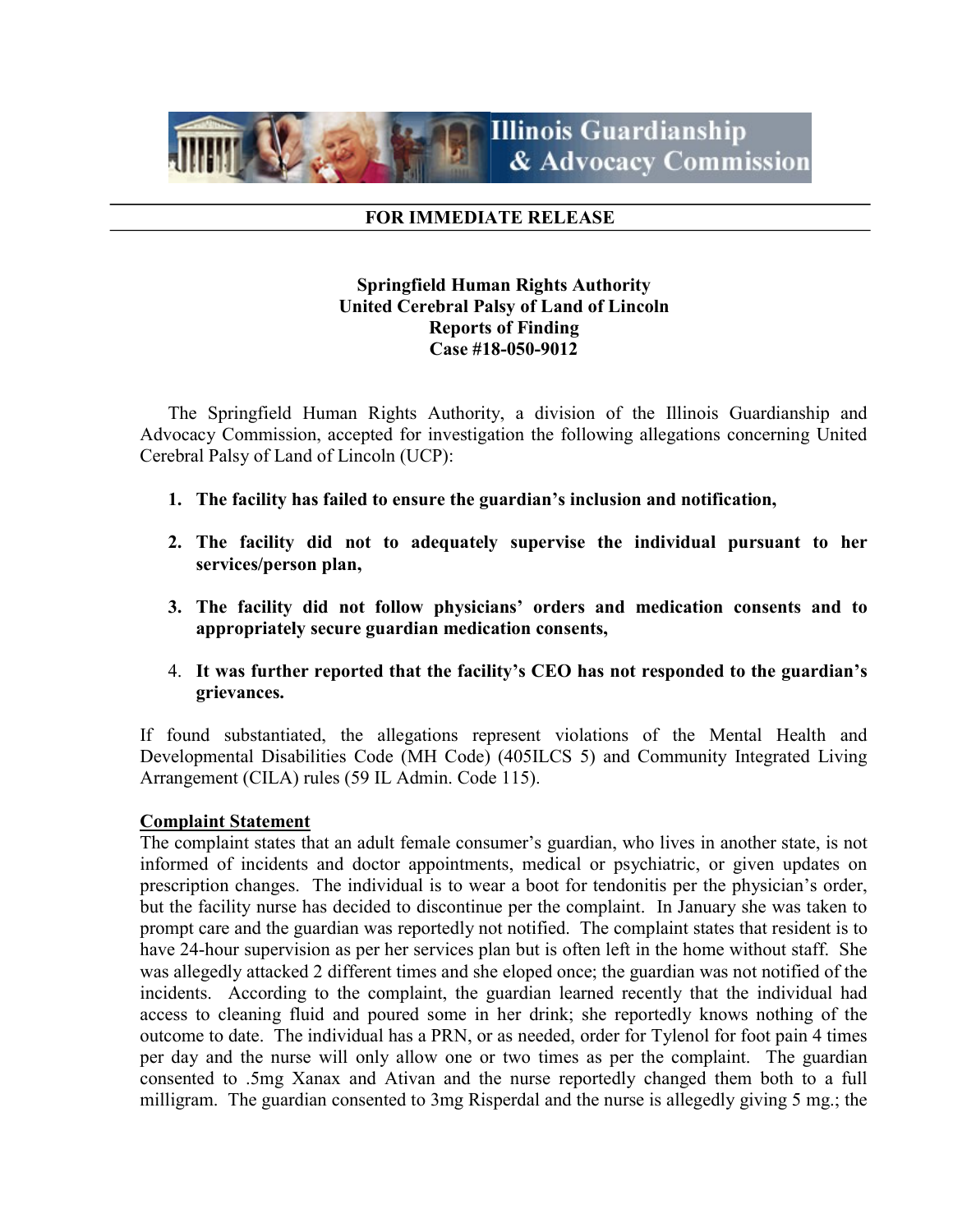nurse had the physician change the medication without the guardian authorization. In providing consent, she has never received any medication information in writing or consent forms to sign and she has not heard from CEO on her complaints as per the complaint.

To investigate the allegations, an HRA team met with and interviewed UCP staff, examined resident records, with consent, and pertinent policies.

## First Interview with the Program Manager

Per the staff, UCP has offices in Champaign, Springfield, Bloomington and Decatur. In Springfield there are 51 consumers receiving residential services. In the day training program there are 53 homebased services. There are 16 community integrated living arrangements (CILA) in Springfield. None of the homes have over 6 individuals, and everyone has their own rooms. There are individuals in the day training program who either live in UCP CILAs or elsewhere. At the training center individuals can get paid for the work that they do. They serve anyone with a developmental disability.

The HRA asked about the facility's practice for family/guardian communication and notification of incidents. Per the staff person, every individual is assigned a Qualified Intellectual Disabilities Professional (QIDP). The QIDP should be the person in constant contact with families or individuals. Everything should go through the QIDP. Depending on the family or guardian's request, usually any emergency room visit should be related to the guardian. This guardian has not called the case manager once, according to the staff, and there has not been much direct conversation. They did however meet with the guardian approximately in December 2017. The staff said there have been issues with the guardian in that sometimes she withholds money that is due for the individual's care. The guardian has control of the individual's finances and discussions about finances with her usually do not go well. There was a new treatment or person-centered plan completed in March. An independent service agency participates in the creation of the new plan.

Regarding a process for guardian communication or notification, the staff said there is an on-call phone tree, and the nurse calls the QIDP who then calls the guardian. They did not know of any issues with the current QIDP calling the guardian, and the case manager did not receive a complaint about any issues. She explained that they go over medication changes and any incidents with their behavior and human rights committees. In one instance for example, a day program staff from another agency, not their own, dropped the individual off and there was no staff in the home. It was explained that the guardian would exchange texts with a previous QIDP all hours of the night, often having nothing to do with the individual and that the QIDP had crossed their expected boundaries.

Regarding medication, staff explained that the resident has been evaluated for self-medication and it has been determined that she requires assistance. Each person within the agency has a nursing assessment which determines that individual's ability to administer his/her own medications. The direct service personnel (DSP) administers the resident's medication. The DSP under the authority of the nurse trainer completes a competency-based training on medications. To determine the correct dosage that is administered, the person administering the medication follows the signed physician orders and the nurse completes the administration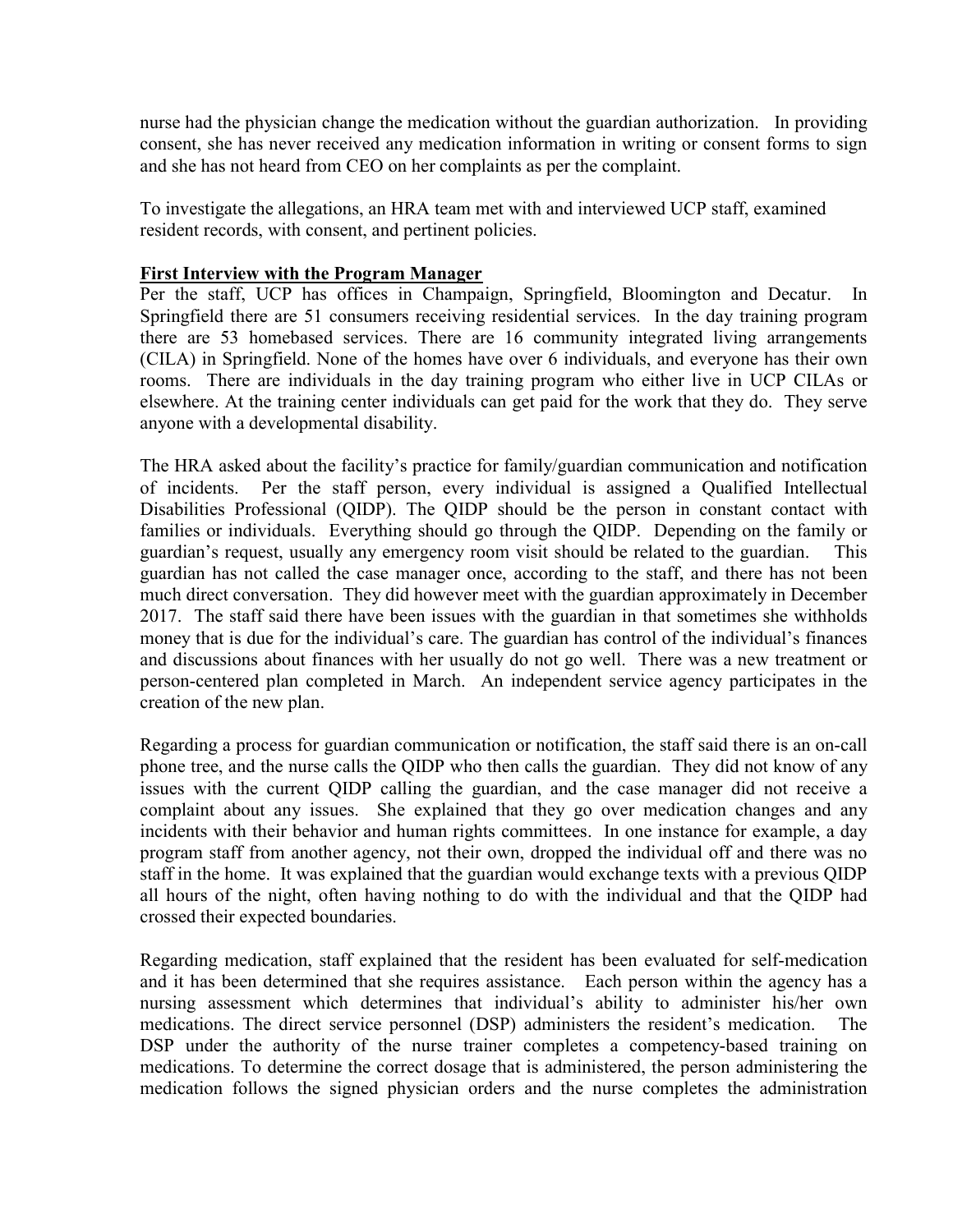records. There was a recent discussion with the resident's guardian about the medication. The physician had sent to the pharmacist a new prescription for psychotropic medications, but it wasn't discussed with the guardian or UCP. For psychotropic medication there should be a guardian consent. The new bubble pack was sent out with the old one. She did not know for sure exactly what happened because the Office of the Inspector General (OIG) is investigating. The OIG has everything related to this issue.

The HRA asked about staffing levels in the 2-bedroom home. It was explained that at least one staff member is there at all times for this individual and if that person needs to leave there should always be an on-call person to help with emergencies. She said that this type of incident happened twice when the individual was left alone. To ensure it does not happen again, DSPs staff have been trained to call certain people in the organization for cover or directions on what to do. The HRA requested a copy of the training, but at the interview it was unavailable. The HRA asked for a copy of the on-call tree, but there was not one available. The HRA asked if the individual ever eloped. Staff responded that she did when she lived in another CILA with a housemate whom she did not like. Reportedly she had gone to the police station and the guardian was notified. This was a long time ago per the staff.

The HRA inquired about the alleged cleaning fluid incident and staff explained that the resident said she put toilet bowl cleaner in a drink and peed blue. She was medically assessed at a prompt care where she was cleared. She then recanted the story. The HRA asked if the guardian was informed of this and the other incidents mentioned and whether the facility maintains a log of incidents. It was explained that incident reports are not done unless there are medication errors. At the time of the interview the staff could not produce a log of incidents. The HRA asked if anyone registered concerns regarding the consumer's care and treatment, and if so, how it was resolved. The QIDP joined the interview and explained that every Friday they send the guardian an update. She typically receives multiple texts and requests daily from the guardian on the QIDP's personal cell phone. She completes the weekly emails on Fridays. The QIDP tried to produce documentation from her personal cell phone, but texts would only go back for a twoweek time period.

#### Home Tour

The HRA observed staffing at the home tour. There was good interaction with individual's roommate and staff. There were no human rights of individuals posted. There was OIG contact information posted.

#### Follow-Up Interview with Chief Operating Officer, Nursing and Program Manager

The HRA conducted a second interview for more information. Asked for the number of residential employees total, the staff said there are 86 employees for meeting residential needs, but the goal is to be at 93 staff.

The HRA asked how the agency responds to grievances, and the staff explained that there is a chain of command that should be followed. For example, if someone presents an issue it should be first addressed with QIDP, and if not satisfied the supervisor is involved, then the chief operating officer (COO) and lastly the chief executive officer CEO.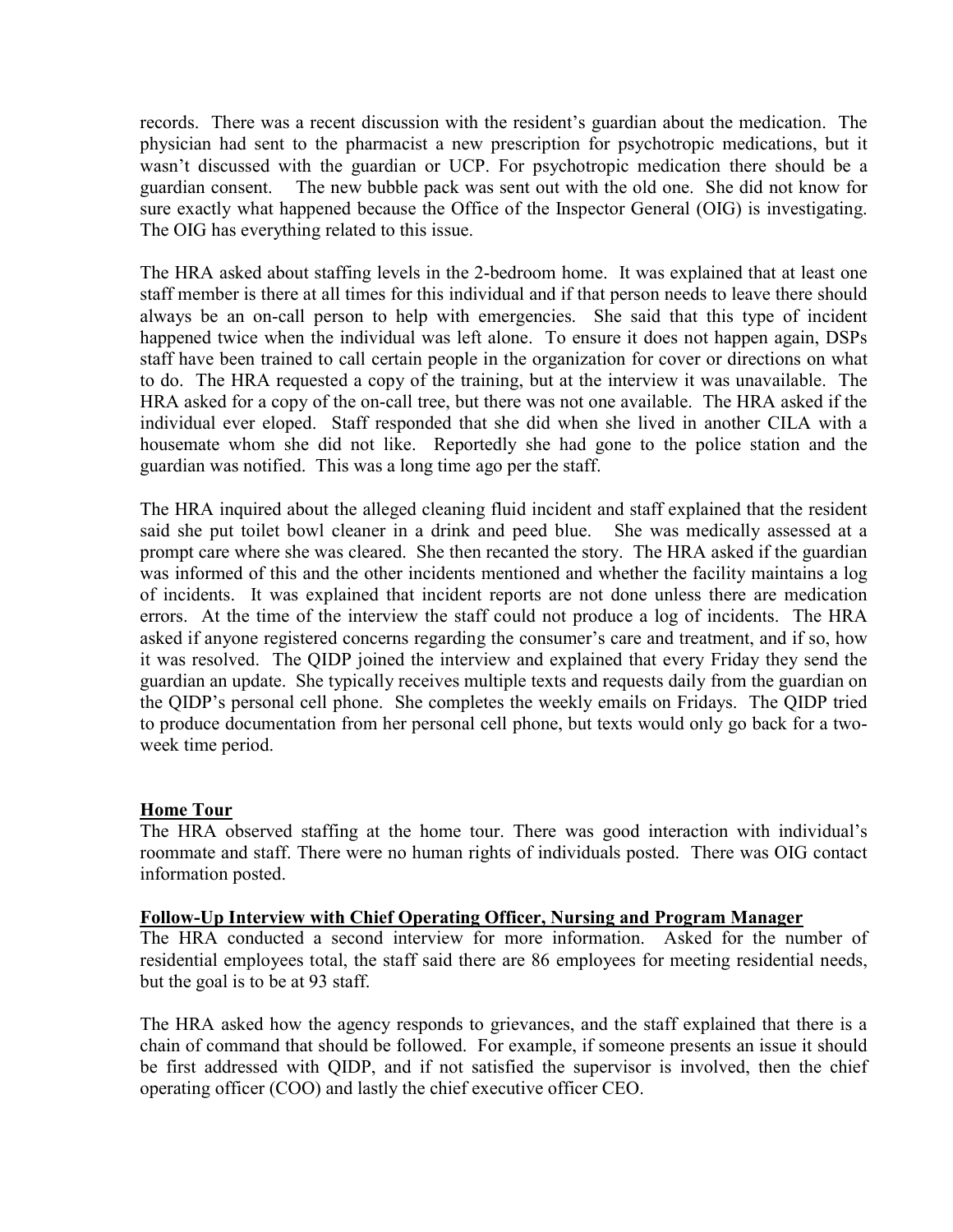The HRA asked what happens when the client/guardian cannot resolve issues with the QIDP. According to the staff, the next step would be for the complainant to go to the program director. Asked for any record documentation by current or previous leadership regarding contact with the guardian to resolve issues, they said that she never complained or made a formal grievance, and the guardian has been informed to follow the chain of command. They also referred to multiple emails in which the QIDP had an opportunity to respond to any questions or concerns. The program manager has tried to reinforce and encourage the guardian to follow the grievance process. The process in writing has also been attached to emails.

The HRA commented on what appears to be the past leadership's failure to respond to grievances and asked what has changed. The COO explained that there had been a lack of follow up and documentation and they are working with staff at every level to get them on board regarding appropriate documentation. They are starting 2 new employees hired to be residential managers to oversee the 16 homes including evening shifts from 2-10 pm. They will be directly supervising staff in the homes. There are 2 new posted mentor positions to increase staffing for another level of supervision and leadership. In this position, experienced lead workers will train all of new hires. They plan to put their stellar employees in this position who will be doing the retraining. The goal is to have them in place within the next 2 weeks. Documentation is a primary training point. There are computers in the homes where all staff can document in a timely manner.

Regarding the process for documentation and interaction between the nurse and the guardian in obtaining consents and determining medical care, including medication and treatment, the nurse explained that she has never changed an individual's medication on her own and without a physician's order. They take a prescription from the physician and send notice to the house that there has been a change. As for the tendonitis boot, she would not discontinue it without an order. As far as notifying the guardian, that depends on the guardian. The ones that want to know are notified promptly. Guardian contact for any medical care is also a training target.

The nurse said they must have the guardian's approval for any change to psychotropic medication. Regarding changes to other types of medications, they notify only if that is the guardian's preference and as soon as possible. The HRA asked how the consumer was assessed when she allegedly drank cleaning fluid. The consumer was at home, the nurse was called, and the nurse asked if she appeared in pain, was coughing and could talk. This individual has bad gastroesophageal reflux disease (GERD), and she would have been screaming if she had done this. There was nothing to indicate that this had happened at all. She told staff later that she did not do it. The HRA explained that there was no evidence that she had been medically assessed. The nurse admitted to not documenting her consultation with staff. She stated she would in the future. She also stated that they did not believe she needed prompt care or was taken there.

The HRA shared concerns about the lack of documentation regarding incidents, such as eloping or being left alone, and asked if the facility maintains a log of incidents and guardian notification regarding incidents. We further suggested that from all appearances there seemed to be chronic systemic issues with inadequate records and questioned how staff could follow physicians' orders and document medication consents without adequate records. Furthermore, the HRA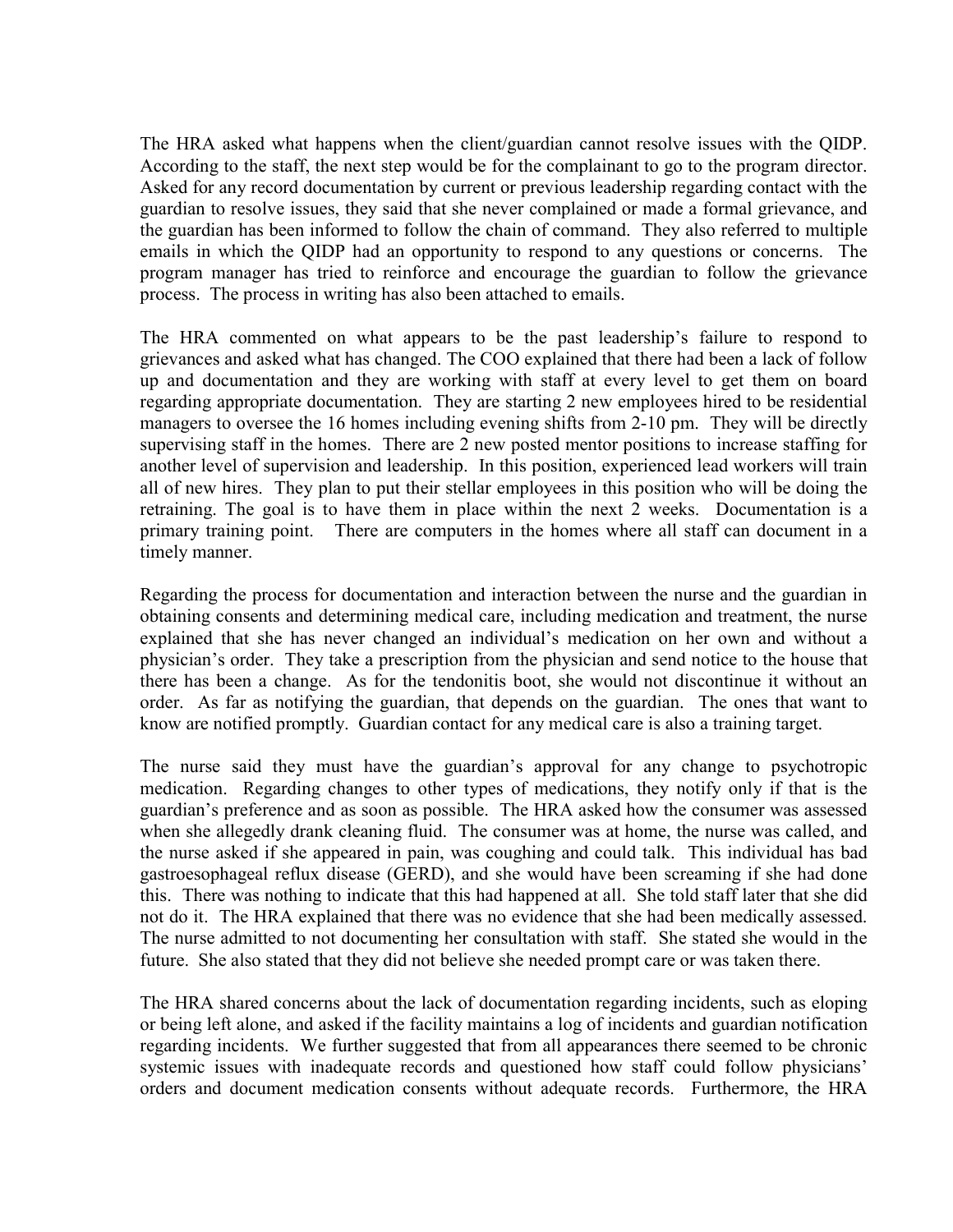questioned how leadership could monitor staff without adequate documentation. The COO explained that they recognize it is an issue. The HRA shared of being told in the previous interview that incident reports are not done unless there are medication errors, which would conflict with the UCP policy regarding incidents. The staff recognized the problem and said that going forward they will have training and a checklist in the home of what to do when incidents occur, what to look out for with certain individuals and daily shift summaries to note any incidents or potential problems.

Regarding concerns about the QIDP staff using personal cell phones to communicate, in lieu of record keeping, and concerns with confidentiality and storing, UCP reported that they will be giving the residential managers UCP cell phones, instead of staff using personal cell phones and training to make appropriate documentation as stated before. The use of personal cell phones will be discouraged.

The HRA brought up the issue of training for on-call and possibly an on-call tree. Staff advised there will be an on-call tree posted in all homes, and all staff will be trained to use as needed. They also agreed to be sure that recipient rights are posted in each home.

## Record Review

## Emails provided by the guardian from her to staff:

On 11/28/17, the guardian requested notification of all behaviors and stated that staff had not notified her when her daughter eloped.

On 12/02/17 the guardian asked a program manager and the nurse why no one had checked on the dosage change for risperidone from 2 mg-3mg.

On 12/4/17 the program manager had responded that it was "being looked into". However, there was no information showing that staff responded after that.

On 12/5/17 the guardian contacted the QIDP and program manager and stated that the nurse had hung up on her when she inquired about a medication change and requested that this specific nurse no longer provide services to her ward.

On 1/15/18 the guardian alerted the QIDP that the individual had been dropped off at the home at 3:15 p.m. and the staff did not arrive until 3:40 p.m.

There were more emails from the guardian regarding incidents or medication errors with almost no documented responses by staff, via email, to the guardian's inquiries.

#### Documentation by staff in electronic notes:

On 10/9/17 the DSP wrote: "After the bath the individual sat on the couch for a few hours and watched tv. She then later wrote a letter to staff stating that she had done something 'bad' and didn't want to tell me. She scratched it out, but staff could still see that she wrote she had drank some Clorox cleaning spray while she was bathing. She seemed fine, but staff notified the nurses and she was instructed to sleep it off. The individual did state that she was feeling 'funny' and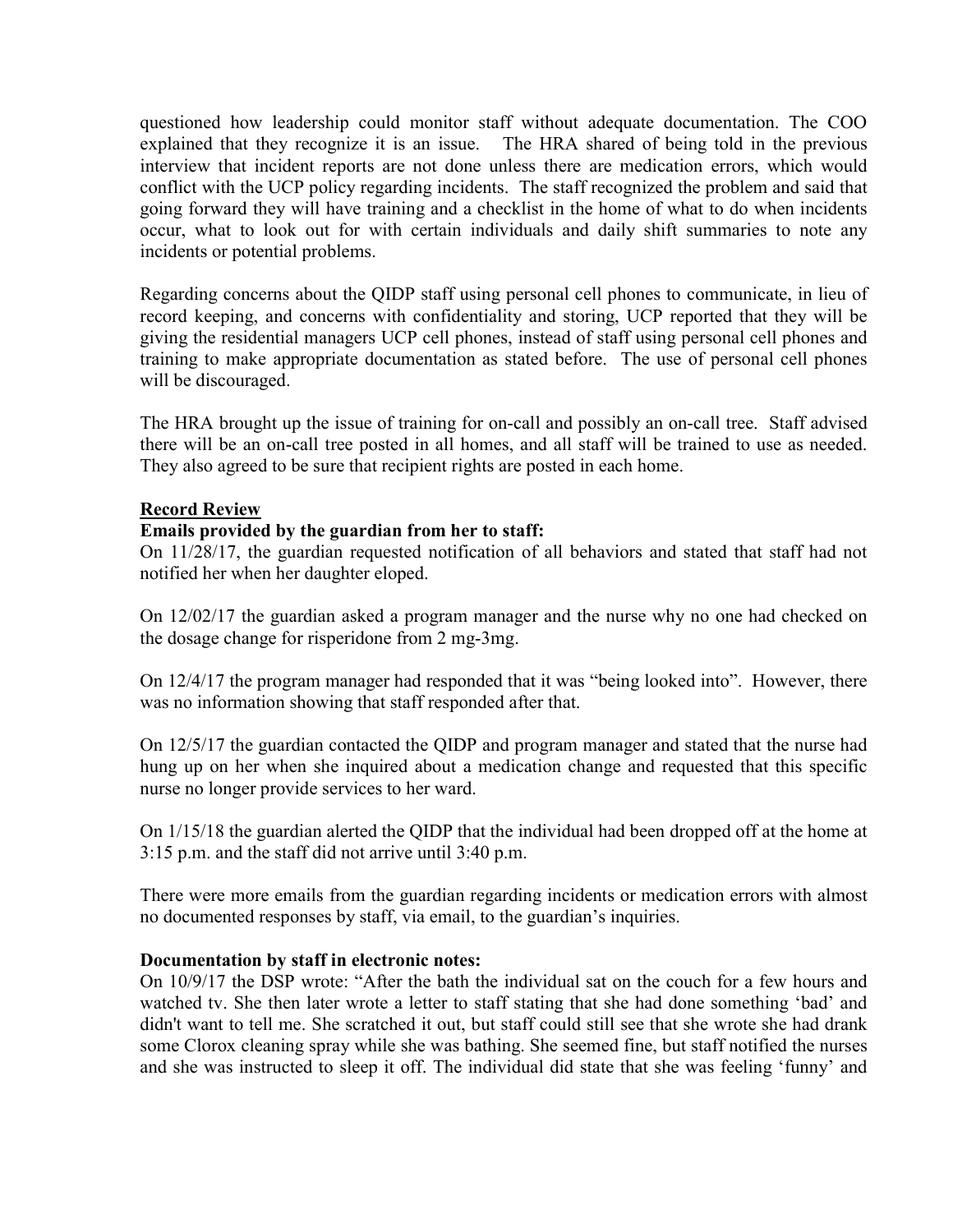had an upset stomach. She went to bed around 10:00 pm and was checked on every hour. She also says her ankle was still in pain and is swollen and that no one has yet to look at it."

On 10/9/17 the nursing staff wrote: "I received a call from staff saying the individual had come out of the bathroom after taking a bath and said she found some Clorox spray cleaner under the sink and drank some. I asked about any symptoms and was told she said her stomach hurt. I also asked why any cleaner was available for the individual to obtain and staff said everything else was locked up. I told her to put that up too. Anyone drinking Clorox bleach would have severe burning in their mouth and throat before it ever got to their stomach, so I told her to go to bed and sleep it off and she would be fine in the morning. Then I called her mother and told her the whole thing. She said she was glad I had handled it that way so I had her approval."

On 12/06/17 the nursing staff wrote: "We received a fax from Omnicare and a delivery of a change in the order. The consumer is now to take Lorazepam 0.5mg in morning and again at bedtime. The staff called to leave a message with the guardian. We will not start the medication until we hear about acceptance."

On 12/06/17 the nursing staff wrote: "A call was placed and a message was left with the guardian regarding the consumer medication Lorazepam. The physician sent the order to pharmacy changing from 2 tabs daily in am to 1 tablet twice daily. We are waiting for a return call to approve the change to medication dosing."

On 12/07/17 the nursing staff wrote: "The pharmacy contacted the staff at 9:00 am when the phone lines were opened. A request for 5 days of Risperidone was to be sent to house this pm. The pharmacy was agreeable to this and the medications were to be sent at no charge."

"Received call from the guardian stating that the medications had not arrived at the home yet. The writer assured the guardian that pharmacy stated they would be delivered. A follow up call was made to the house asking to contact writer if they weren't delivered so that other arrangements could be made to ensure the individual received her medication. The staff indicated understanding."

On 12/07/17 the QIDP wrote "I spoke with the guardian regarding Risperidone dose being incorrect for the individual. There was to be a 3mg card for the month of December and it had not been delivered to the house. Writer informed the guardian that I was of the impression that the order for the 3mg was faxed to pharmacy and was to be delivered on 12-1. Writer told the guardian that she would call pharmacy to follow up and call her back. The guardian was in agreement with this plan. The pharmacy was contacted, it was the afterhours line. The medications had not been sent out on 12-1-17 as they had no record in the system of a new order for the 3mg risperidone. This writer returned call to the guardian regarding this. The plan was made to have 2mg dose delivered to house so that the individual would have some medication in her system until writer was able to investigate why pharmacy didn't have record of increase in dosage. The guardian was agreeable to this plan. This writer will contact the pharmacy in the morning and arrange for delivery of 5 days of medication to ensure that there is dosing until new medication card can be sent out."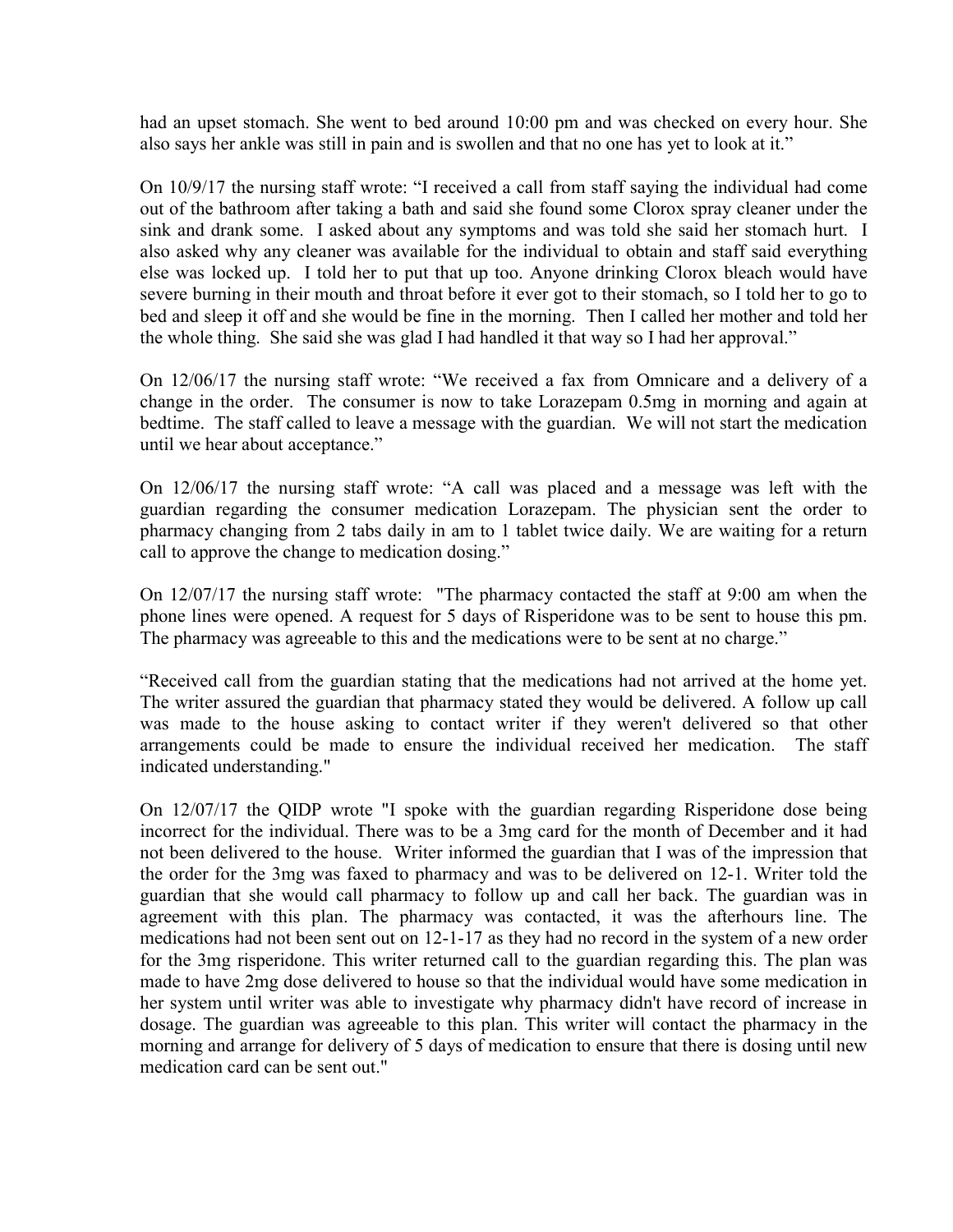On 12/07/17 the QIDP attempted to call the guardian to obtain confirmation regarding changed dose of Lorazepam. The call was unanswered, but a text message was sent. The response was that it was okay for her to have 0.5mg at 8:00 am and 8:00 pm. The guardian stated that if the 8:00 am dose was still making her tired with the reduced amount then we would have to discuss the timing.

According to 12/07/17 Nursing notes: "As soon as I had talked to staff at the physician's office during the consumer's appointment, they gave me the papers from the visit and I immediately faxed those papers with new orders to the pharmacy on 11-22-17 just before I left for Thanksgiving break and received a confirmation. On the following Tues. when I came back to work, I found out the medication had not been sent. I called the pharmacy to find out why and they told me that they didn't have the order, so I immediately faxed it a second time and received a second confirmation. They (the pharmacy staff) said they would get them out that night. Then late in the afternoon Tuesday, the program manager found out that it still hadn't been delivered. First thing on Wednesday, 12-6-17, I called the pharmacy and they said it was delivered on the fourth. When the nurse looked on line at the pharmacy, she said there is no record of anyone signing for that delivery and called the pharmacy back. What actually happened then, was the pharmacy admitted they had made a mistake and would send the medications free of cost stat and they had them to the house by 8:30 pm that night."

On 12/11/17 the QIDP wrote: "I took the individual to her tri-monthly psychiatric appointment with her guardian present. The physician's office was concerned as to why the individual's Risperidone was at 2 mg and not the prescribed 3 mg. The guardian did not remember approving that change and was asking clarification for the change. QIDP was not aware of the change. QIDP was being notified of information regarding question of medication changes by guardian throughout the night."

#### Other records:

The HRA reviewed the staffing patterns from January 2018 to March of 2018 of the individual's home which showed that UCP had scheduled someone to be there at all times pursuant to the individual's ISP plan.

In the individual's personal plan under the section labeled (Life in the Community) under "Risks include: 'If I become upset I may not be able to express myself well, I may elope from the premises, I am vulnerable around those I do not know well, I may threaten to hurt others or myself, I may state very serious untrue statements, and I should be monitored when crossing streets and parking lots.'" It listed UCP as the entity responsible for providing a 24-hour CILA.

The physician's orders on 12/6/17 document that "Risperidone 3 mg tablet was to be given by mouth, at bedtime."

Quarterly human rights committee meeting notes for 11/29/17 document that "the individual's medications were reviewed showing a decrease in the individual's risperidone to 2mg and an increase in her Fluoxitene 40 mg. The individual had moved to a smaller setting and she has been observed in her home setting. Her guardian would like her to begin counseling."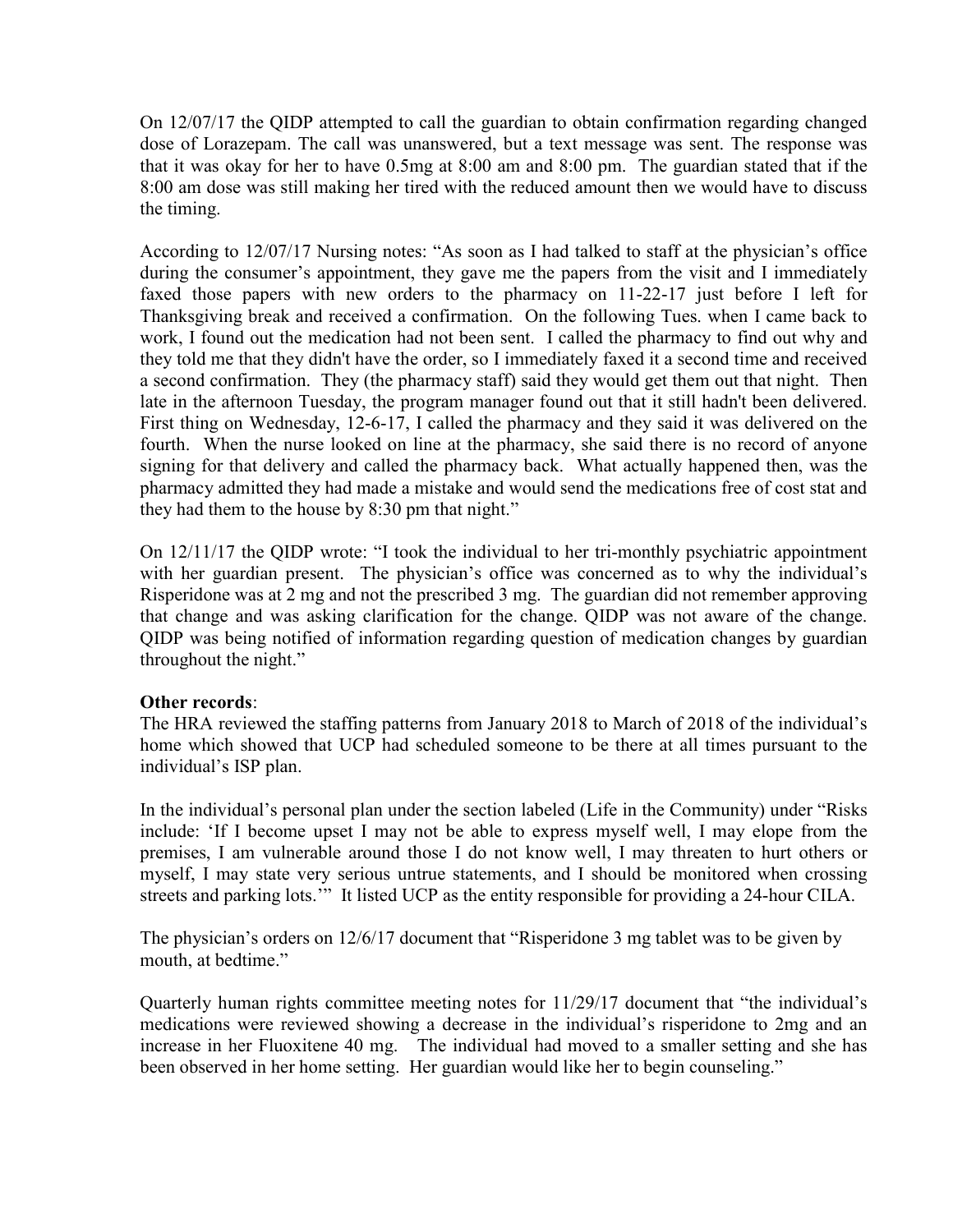Quarterly human rights committee meeting notes for 2/21/18 show "the individual's risperidone had increased to 3mg. There was no change to the Fluoxitene at 40 mg, and lorazepam was .5mg BID (twice a day.)."

The individual's personal plan documents that she began counseling on 2/22/18.

Her behavior intervention plan documents as of 2-6-18 her risperidone was increased from 2 mg to 3 mg.

Documented on the Personal Focus Worksheet (start date 6/1/2017 end date 6/30/2018) under comments it states: "Needs continuous 24-hour supervision, and active treatment due to limitations in self-care, self-directions, and capacity for learning/independent living...."

# UCP Policies

**Policy on Implementation Strategy (7/17)** "...The implementation strategy will incorporate details on how the agency will assist the individual to pursue their personal outcomes in the following categories (home, important relationships, career and income, health and well-being, life in the community, future planning and decision making).

The implementation strategy will identify the personal outcomes developed from the personcentered plan. Each outcome will address how the agency will assist the individual to pursuing their outcomes, on-going support needs in the designated area and risk factors with a plan for mitigating the risk."

Policy on Emergency Procedures/Medical Emergency (7/16) "In the event of a medical emergency, it is the policy of UCP to seek medical treatment through the use of emergency the 911 system, hospital emergency room and local physicians as appropriate."

Under the procedures section it states: "In the event of life threatening emergency: An ambulance will be called using 911. Indicate this is a life-threatening situation. When an emergency arises at the individual's home or in the community, the staff on duty should also call the RN and QIDP's pagers."

It further explains 9 follow-up steps that including that should be followed including guardian notification. "Appears to be poisoned" was listed as a life-threatening event.

**Policy on Incident Reporting (05/16)** "Incidents involving participants must be reported to the supervisor immediately and a General Event Report (GER) in Therap must be completed within 24 hours of the occurrence."

"It should be understood that injury/incident/unusual occurrence includes abuse (physical, sexual, mental), neglect, exploitation, death or suspected abuse, neglect, exploitation of participants. In addition to completing a GER/incident report as outlined below, for incidents that involve death or suspected abuse, neglect, exploitation, the UCP Policy on Abuse and Neglect should be followed. Use of seclusion/restraint are prohibited by UCP policy and should be reported as suspected abuse. In addition, any situation that is out of the ordinary daily routine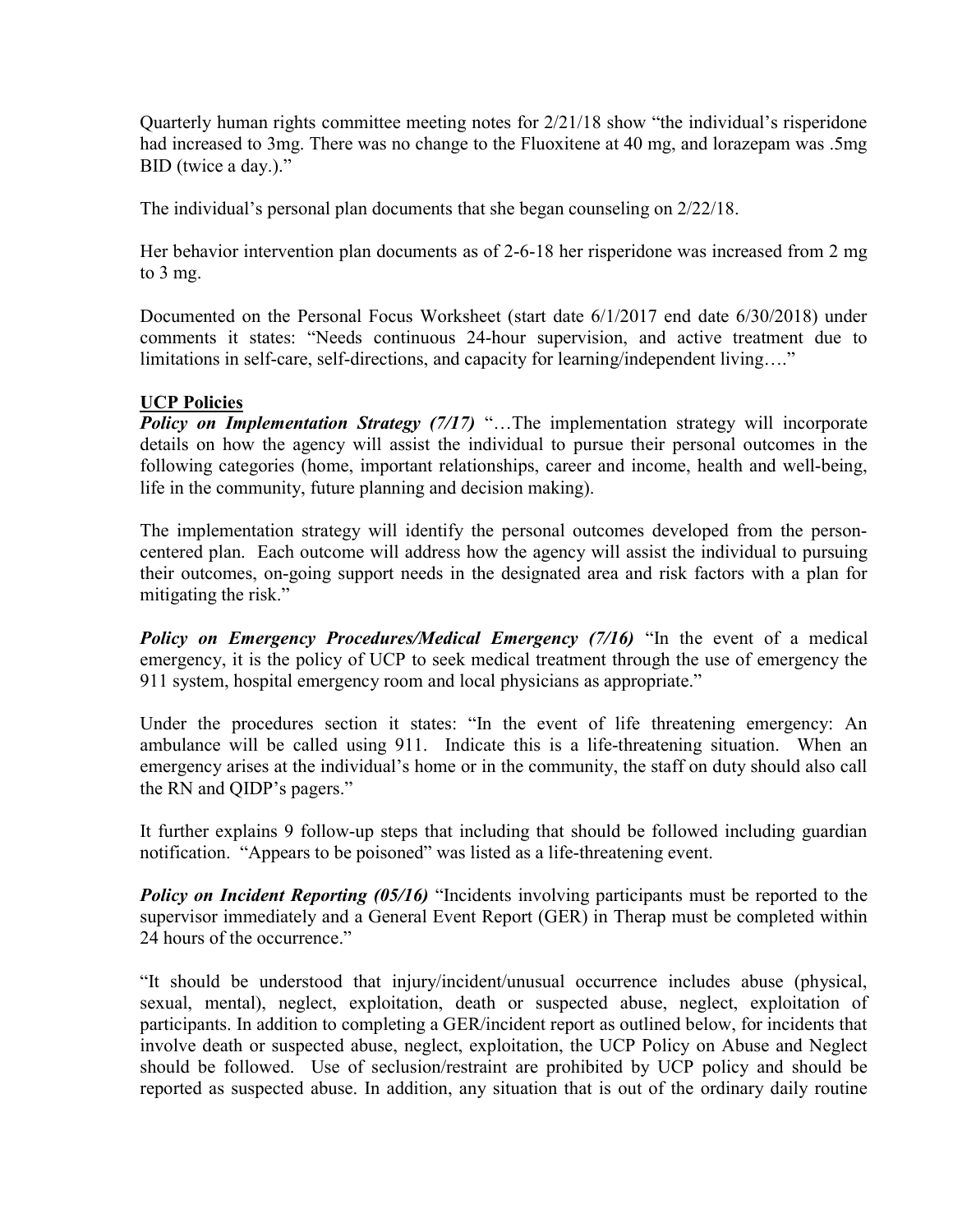and/or has the potential to endanger the life/health/safety of the participants or staff must be reported as outlined below. This may include injuries, aggression/violence, wandering/elopement, vehicle accidents, biohazard accidents, unauthorized use or possession of weapons, unauthorized use of illegal substances, suicide/attempted suicide, sexual assault or other sentinel events.

Medication errors should be reported to the nurse and a GER for the medication error completed in Therap."

Under procedures it documents that a GER must be completed and follow-up by staff, nursing and supervisors depending on the occurrence. It also mentions that the Compliance Huddle will review incidents at least quarterly to identify causes of accidents.

Policy on Conflict Resolution and Grievances (7/16) "Open communication between UCP staff and persons receiving services is essential in the delivery of quality services. Person served, family members and guardians are encouraged to contact the Chief Officer, Managers or any other staff person to discuss concerns about service delivery, staff relationship with other individuals in the program, or any other situation that may arise. The appropriate chief officer or manager will meet with all persons involved in order to resolve the conflict. Information on conflict resolution and the grievance procedures will be explained to the individual or guardian in a manner that is understandable to them. Once a grievance has been filed, a final resolution must be made within 90 days. An individual will not be excluded, suspended or discharged or receive a reduction of services for exercising any of his or her rights.

#### Grievance Procedure

Each person served or guardian has the right to appeal any action that denies, modifies, reduces or terminates services. The person served/guardian will be given a copy of the grievance procedure upon entry into the program."

It further explains that a grievance must be presented to the chief officer in writing; the chief officer can than have the grievance reviewed by the human rights committee. If a solution is unreachable it is referred to the CEO, again if unresolvable it can be referred to the Department of Human Services appeals unit within 10 calendar days.

**Important Phone Numbers and On Call Procedures (7/11/18)** This new list included updated phone numbers and who to call if there are issues in the homes. It lists the new residential managers who oversee the homes to provide back up when there are issues. (Such as when a DSP may be called away.)

**Policy on Individual Record and Documentation (7/16)** "It is the policy of UCP Land of Lincoln to maintain to maintain complete record with documentation of the daily activities, medical concerns and progress towards individual goals for each person in the program…."

It goes on to explains that notes should be signed and dated. GERs should be entered daily. It explains what to do if there are computer outages when needing to document.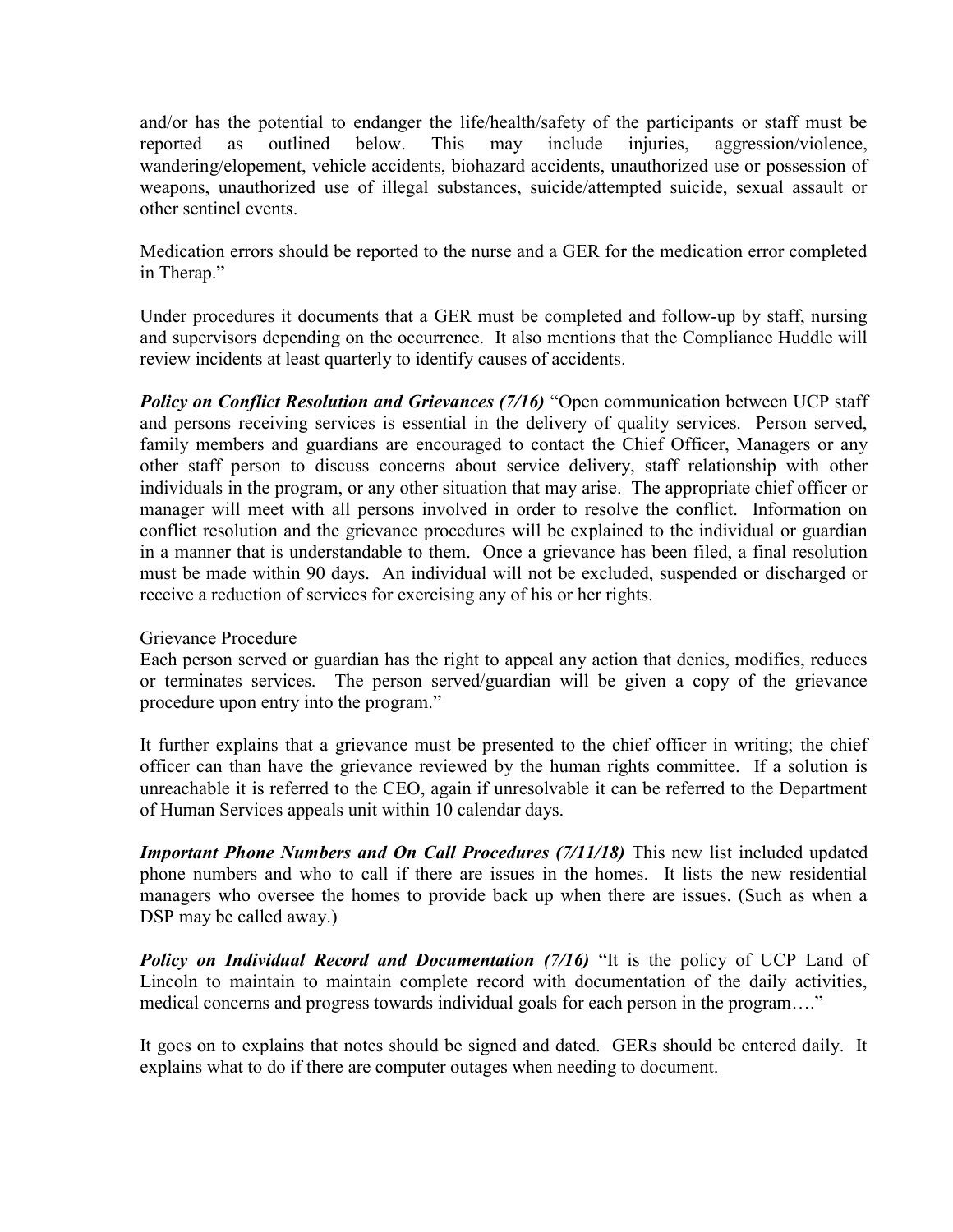**Policy on Guardian notification (No Date)** "The QIDP will be the primary person responsible for regular communication with guardians for individual on their caseload. No confidential information should be shared via personal cell phones or personal emails.

At a minimum, the QIDP will communicate in a weekly email (unless an alternative timeframe and format is preferred by the guardian):

- Any doctor, dental, therapy appointments completed with the results,
- Community integration activities completed and plans for the upcoming weekend,
- Behavioral concerns,
- Status of any personal equipment repairs,
- Monthly progress note...."

**Policy on Abuse and Neglect (7/16)** "To establish a uniform policy and procedures for reporting and responding to all abuse/neglect allegations and deaths."

 "It is the policy and the responsibility of United Cerebral Palsy Land of Lincoln (UCPLL) to report all allegations of abuse/neglect and deaths to the Office of the Inspector General in the Illinois Department of Human Services within the required time frames in an appropriate and thorough manner…."

"Neglect: An employee's, agency's, or facility's failure to provide adequate medical care, personal care, or maintenance, and that, as a consequence, causes an individual pain, injury, or emotional distress, results in either an individual's maladaptive behavior or the deterioration of an individual's physical condition or mental condition, or places an individual's health or safety at substantial risk of possible injury, harm or death."

"C. Process for Notification of Alleged Victim and Guardian

After OIG notifies the UCPLL Chief Program Officer (CPO) that an allegation of abuse or neglect has been received, the UCPLL CPO shall notify the victim or his/her legal guardian, if applicable, of the allegation within 24 hours. If the UCPLL CPO is unable to reach the guardian by phone, a letter of notification shall be sent within 24 hours."

"D. Incident Management/Investigation

1. If an allegation would meet the definition of abuse or neglect in OIG Rule 50, the UCPLL CPO shall:

a. Ensure the immediate care and protection of the victim;

 b. Obtain medical examinations, when applicable, and fully document the findings…."

# Mandates

The MH Code (405 ILCS 5/2-102 (a-5)) states: "If the services include the administration of electroconvulsive therapy or psychotropic medication, the physician or the physician's designee shall advise the recipient, in writing, of the side effects, risks, and benefits of the treatment, as well as alternatives to the proposed treatment, to the extent such advice is consistent with the recipient's ability to understand the information communicated. The physician shall determine and state in writing whether the recipient has the capacity to make a reasoned decision about the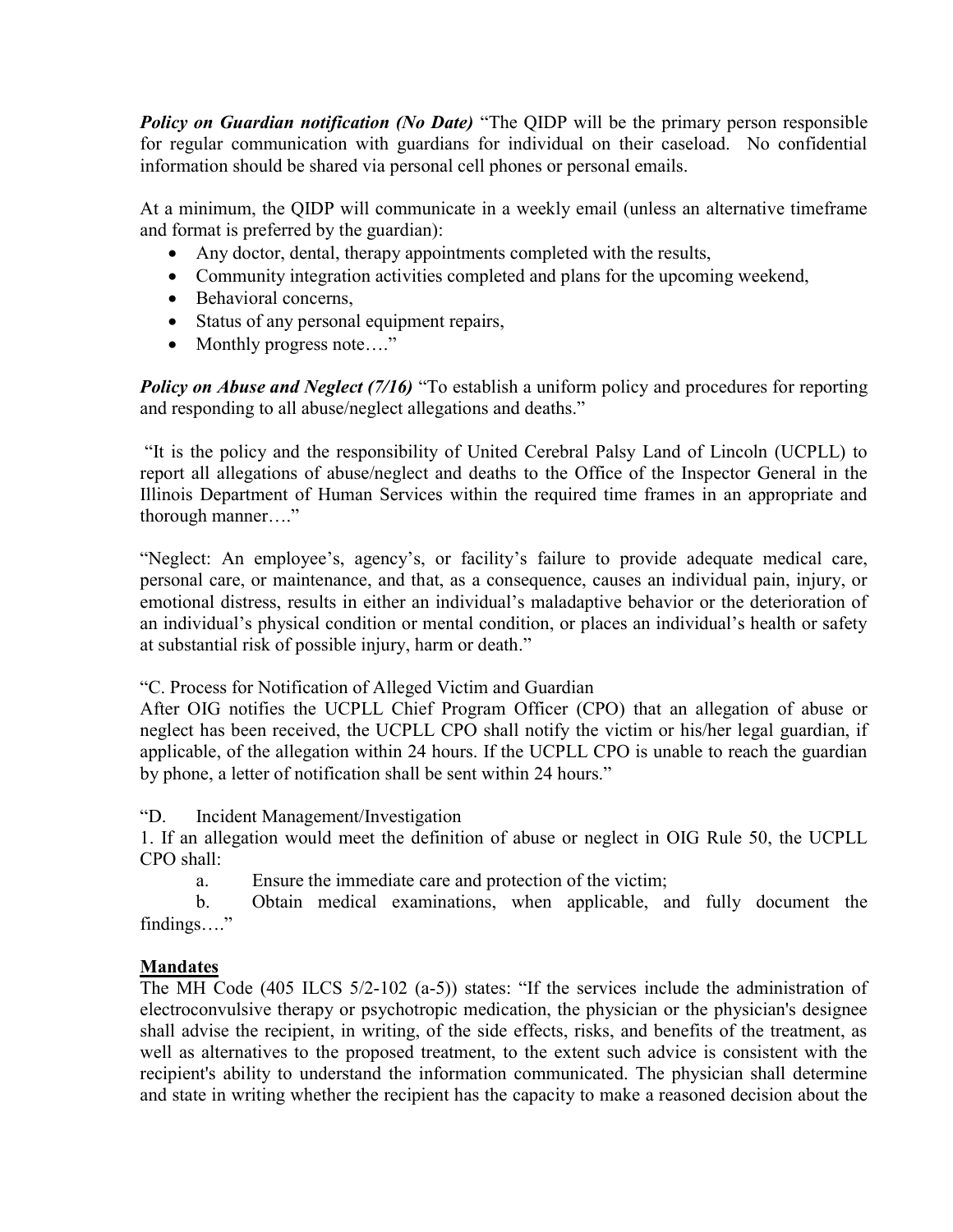treatment. The physician or the physician's designee shall provide to the recipient's substitute decision maker, if any, the same written information that is required to be presented to the recipient in writing."

Section 5/2-200 a) of the MH Code requires that: "Upon commencement of services, or as soon thereafter as the condition of the recipient permits, every adult recipient, as well as the recipient's guardian or substitute decision maker, and every recipient who is 12 years of age or older and the parent or guardian of a minor or person under guardianship shall be informed orally and in writing of the rights guaranteed by this Chapter which are relevant to the nature of the recipient's services program. Every facility shall also post conspicuously in public areas a summary of the rights which are relevant to the services delivered by that facility."

CILA rules (59 Ill. Adm. Code 50.20) for Reporting an Allegation of Abuse, Neglect, or Financial Exploitation and Death Reports state:

"a) Reporting – by a facility, community agency or employee

1) If an employee witnesses, is told of, or suspects an incident of physical abuse, sexual abuse, mental abuse, financial exploitation, neglect or a death has occurred, the employee, community agency or facility shall report the allegation to the OIG hotline according to the community agency's or facility's procedures."

## In Section 115.240 the CILA rules state:

"When medical services and/or medications are provided, or their administration is supervised, by employees of the licensed agency, the licensed agency shall certify that they are provided or their administration is supervised in accordance with the Medical Practice Act of 1987 and the Illinois Nursing and Advanced Practice Nursing Act. The agency shall additionally document: a) A physician shall be responsible for the medical services provided to individuals, and the

management of, individuals' medications.

b) A licensed prescriber shall prescribe and monitor all prescription medications."

# Section 115.250 (a) (5) states:

"Every individual receiving CILA services has the right to be free from abuse and neglect….

c) Individuals or guardians shall be permitted to present grievances and to appeal adverse decisions of the agency and other service providers up to and including the authorized agency representative. The agency representative's decision on the grievance shall be subject to review in accordance with the Administrative Review Law [735 ILCS 5/Art. III]. For all individuals enrolled in the Medicaid DD Waiver, their rights to present grievances and to appeal adverse decisions of the agency are detailed in 59 Ill. Adm. Code 120.

d) Individuals shall not be denied, suspended or terminated from services or have services reduced for exercising any of their rights."

#### **Conclusions**

The facility has failed to ensure the guardian's inclusion and notification, the facility did not adequately supervise the resident pursuant to her services/person plan, and it was further reported that the facility's CEO has not responded to the guardian's grievances. Per the documentation of the emails to the facility there is little or no documented responses from supervisory staff even when there were medication errors, elopement, the allegation of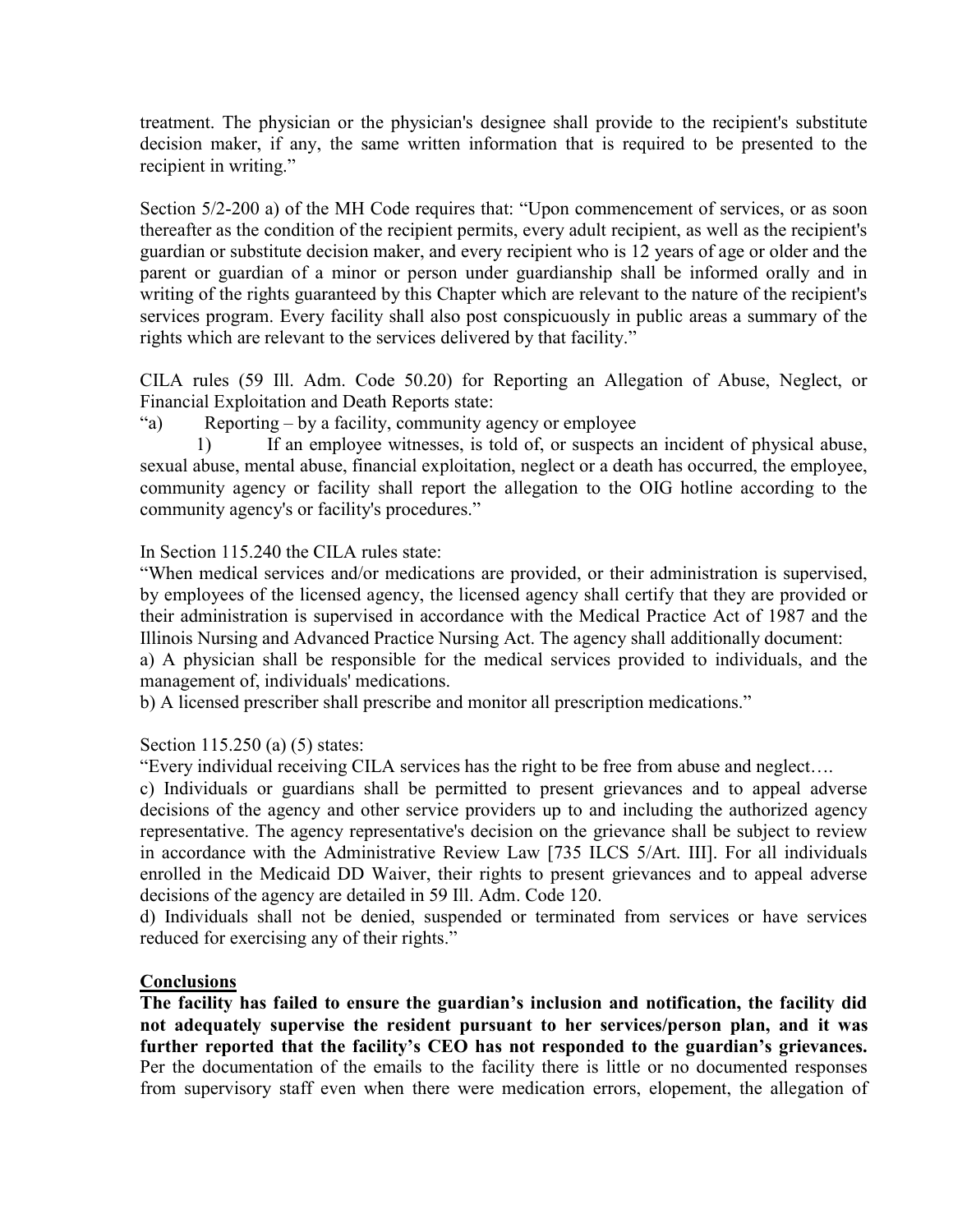drinking cleaning fluid, when the individual had been left alone at the house or just minimum follow-up on the individual's basic care. There were no incident reports on any of these issues by any staff. There was some documentation in the daily logs.

Staff documented on 1/15/18 the guardian alerted the QIDP that the individual had been dropped off at the home at 3:15 p.m. and the staff did not arrive until 3:40 p.m. Even though the individual's ISP stated clearly that she required 24-hour care. It did not appear that this issue was addressed with the guardian from UCP leadership. Per 59 Ill. Adm. Code 115.250 5) Every individual receiving CILA services has the right to be free from abuse and neglect. This resident being left alone put her safety at risk.

The QIPD explained that every Friday they send the guardian an update by email. The QIDP receives multiple requests daily from the guardian on QIDP's personal cell phone. The QIDP explained that she talks and texts to the guardian a lot on her on her personal cell phone. When the QIDP tried to produce documentation from her personal cell phone the texts would only go back for a two-week time frame, so follow-up documentation discussed had been lost. There was also the risk of private information about the individual on a worker's personal cell phone which could be compromised. The guardian had sent multiple emails some of which copied the program manager and the nurse. There was no documented evidence that most of these received UCP responses. The guardian had not stated she was making a formal grievance on these issues, but she should not have been required to when incidents were as serious as medication errors, elopement, the possibility of drinking cleaning fluid or the resident being on her own. The annual attachment to the grievance policy via email may inform a representative of the individual's rights, but when the individual's safety is compromised higher level management should have stepped up to resolve these issues. When the HRA asked for documentation by leadership in the record regarding contact with the guardian to resolve issues, the program manager responded that the guardian never complained nor made a formal grievance, but per the small amount of information in the record she had complained and copied the program manager about these issues via email. Even if there were no good answers for the guardian, higher level management had a responsibility to follow their own chain of command to resolve issues pertaining to neglect pursuant to CILA rules (59 Ill. Adm. Code 115.250 (a) (5)) which state: "Every individual receiving CILA services has the right to be free from abuse and neglect." In part c) it states: "Individuals or guardians shall be permitted to present grievances and to appeal adverse decisions of the agency and other service providers up to and including the authorized agency representative." In the agency's policy regarding abuse and neglect if OIG notifies UCP that an allegation of abuse or neglect has been received, the CPO should have notified guardian, of the allegation within 24 hours. There are OIG complaints regarding these issues, but no documentation that leadership followed-up with the guardian. All three complaints are substantiated.

# The HRA makes the following recommendations:

1. Follow the Mental Health Code regarding guardian participation in treatment. UCP must insure there is appropriate follow-up to incidents, allegations, and in some cases Office of Inspector General notification pursuant to CILA rules and UCP's own policies.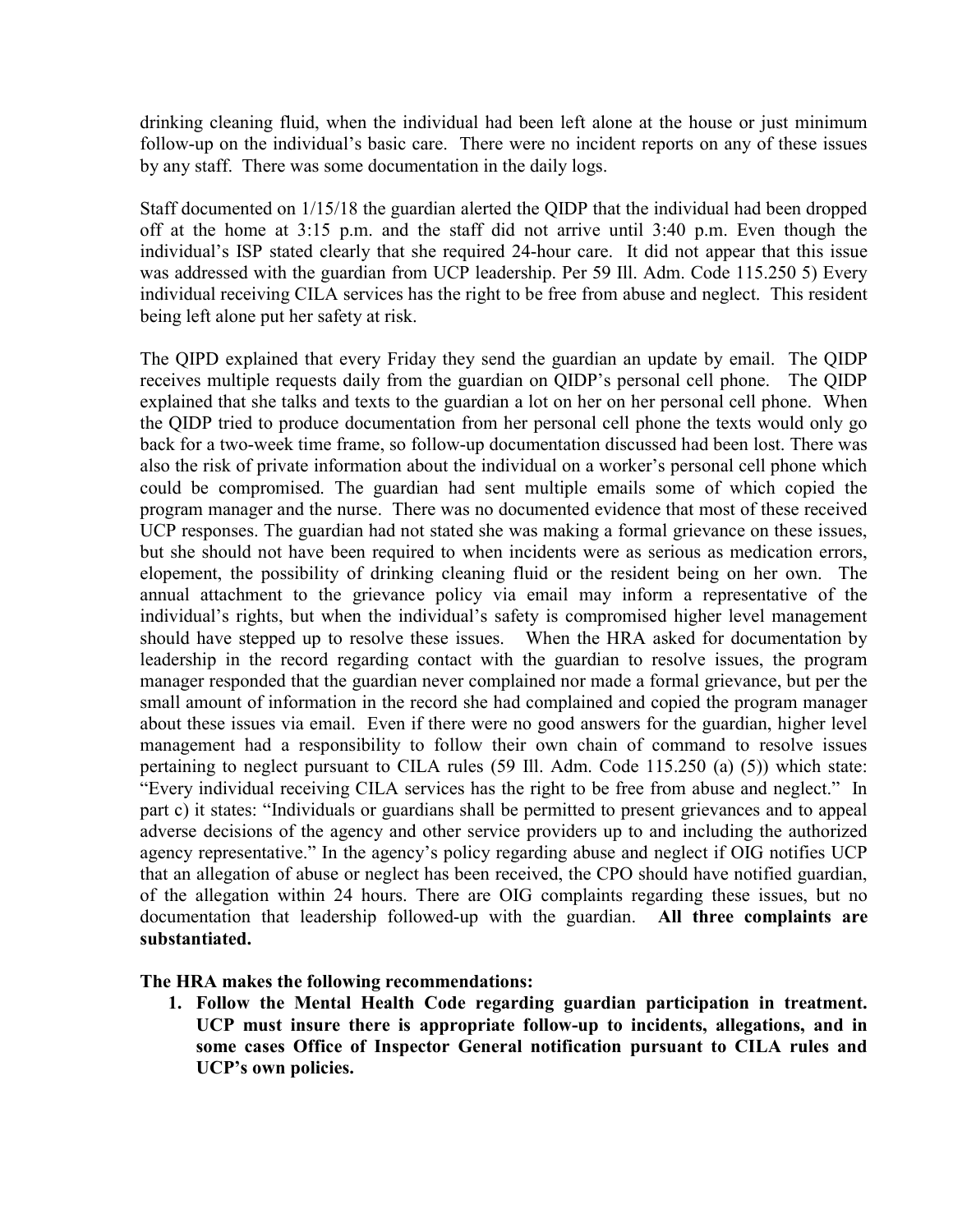- 2. Follow the MH Code and ensure that services are provided pursuant to an individual's service plan with the involvement of the guardian.
- 3. Ensure appropriate documentation by all staff and complete appropriate documentation when there are incidents pursuant to UCP policy.
- 4. Follow through on training regarding guardian interaction and directives. It is a consumer's right to have her guardian oversee her care.
- 5. Complete incident reports and maintain a log of incidents per the UCP's own policies.
- 6. End the practice of staff texting on their personal cell phones regarding individual's care to protect the individual's privacy and ensure there are accurate and complete records.
- 7. Ensure that grievances are addressed pursuant to CILA regulations and UCP policy; document follow-up contacts and resolutions.

The HRA also suggests that the facility ensure that potentially hazardous products be kept in locked storage with periodic audits being conducted.

The complaint alleging the facility did not follow physicians' orders and medication consents and to appropriately secure guardian medication consents has similar issues with documentation. Staff explained that this individual has been evaluated and she requires assistance to take her own medication. To determine the correct dosage that is administered, the person administering the medication follows the signed physician orders and the nurses complete the Medication Administration Records.

 Regarding medication errors it was very difficult to really understand what had happened. It appeared that there were some recommended medication changes and new prescriptions ordered without involving the guardian; however, it also appeared, from the documentation, that administering the medication may have been delayed pending guardian approval. And, the documentation also indicates that the guardian appeared to have given eventual approval of the changes.

From 11/22/17 to about 12/7/17 there is a question about whether or not the individual was taking the correct prescription dose as ordered by the physician. However, the HRA did not see where the dosage had been changed on 11/22/17 except for a nursing note on 12/7/17. On 12/5/17 the documentation shows the guardian contacted the QIDP and program manager, and the nurse. The guardian alleged that the nurse had hung up on her when she inquired about a medication change and requested that this specific nurse no longer provide services to her ward. It did appear that the guardian was made aware of this medication change per the notes, but staff should have followed-up on 11/22/17 when the physician ordered the change but the pharmacy failed to deliver the correct medications. Per the staff, OIG has everything related to this issue.

The HRA was informed by the nurse that she had never changed an individual's medication and that without a physician's order, she would not make a change; her 12-06-17 note stated: "We have to have the guardian's approval regarding any change to psychotropic medication." The MH Code (405 ILCS 5/2-102 (a-5)) requires that "If the services include the administration of psychotropic medication, the physician or the physician's designee should advise the consumer,